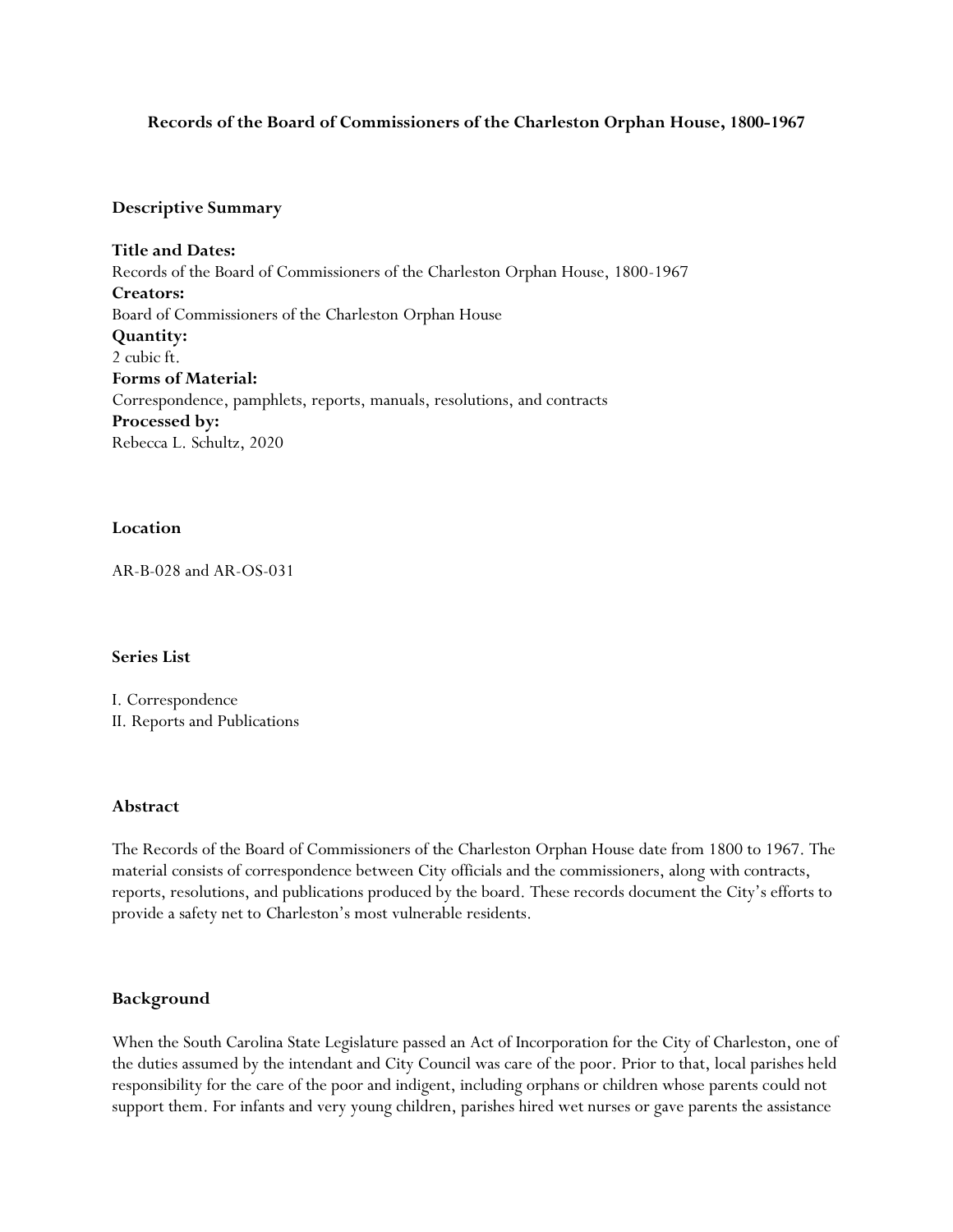they needed until the child was of an age to be educated or hired as an apprentice. Parishes provided children an education through a parish school or private schools where they typically lived with their teacher. At the appropriate age (usually between six and ten) a child would take an apprenticeship with a local artisan or skilled laborer.<sup>1</sup>

The City of Charleston initially followed a similar path with the use of hired teachers and nurses prior to a child becoming an apprentice. By 1790, however, City leaders sought to lower operating expenses by establishing a consolidated facility where the children (excluding infants) could learn and live together under one roof. The ordinance "for the establishment of an Orphan-House for the purpose of supporting and educating poor orphan children, and those of poor distressed and disabled parents" created a ninemember Board of Commissioners of the Orphan House (this number was later increased to twelve) to manage administrative matters and oversee the children's care. The Charleston Orphan House, designed by Thomas Bennett, Sr., opened its doors in 1794 on Calhoun Street between Saint Philip and King streets becoming the first municipal orphanage in the United States.<sup>2</sup>

From its inception, the Orphan House served as an important symbol of community and solidarity for Charleston's white residents. In many ways, municipal institutions such as the Orphan House and Poor House served as a means of solidifying the racial divide by separating poor whites from free African Americans. The commissioners firmly turned away any foundling suspected of being of African American descent. Moreover, the evidentiary record shows a marked concern for white children housed by their desperate parents in the care of African Americans. Community leaders viewed any social mixing between the races as a threat to white supremacy and sought to stamp it out wherever it occurred.<sup>3</sup>

The Charleston Orphan House remained at its Calhoun Street location for 157 years, with the exception of a two-year period during the Civil War when the children resided in Orangeburg. In the 1940s, the Board of Commissioners expressed concern over the condition of the Orphan House. They requested the Child Welfare League of America to conduct a survey of the institution with an eye toward bringing the orphanage in step with prevailing standards. Citing inadequate living quarters and "lack of a home-like atmosphere," the League recommended the advent of a cottage system "far enough from the city so that children could be exposed to a semi-rural life."<sup>4</sup>

In July 1949, the City of Charleston set plans in motion for the new institution by purchasing a 37-acre tract of land in the Liberty Homes area of North Charleston (formerly Oak Grove Plantation). Plans to build the new orphanage, however, depended on sale of the old Orphan House. The City could not obtain its original asking price of \$500,000 and had to settle for the offer of Sears Roebuck and Co. of \$350,200. Architects Halsey and Cummings designed the new facility, named Oak Grove, with Charleston Constructors acting as contractor. On 6 September 1951, Mayor Morrison and Board of Commissioners of the Orphan House held closing exercises at the soon-to-be demolished Calhoun Street Orphan House followed by the official

 $\overline{a}$ 

<sup>1</sup> Joyner, Judith R., *Beginnings: Education in Colonial South Carolina*, (Columbia, S.C.: University of South Carolina Press, 1985), 34-36.

<sup>2</sup> Murray, John E., *The Charleston Orphan House: Children's Lives in the First Public Orphanage*, (Chicago and London: The University of Chicago Press, 2013), 13-18.

<sup>3</sup> Bellows, Barbara L., *Benevolence Among Slaveholders: Assisting the Poor in Charleston, 1670-1860*, (Baton Rough and London: Louisiana State University, 1993), 121-123; 135-137.

<sup>4</sup> Child Welfare League of America, Inc. "Report of Survey of the Charleston Orphan House," (unpublished manuscript, January 1948), typescript, 2; 82-100.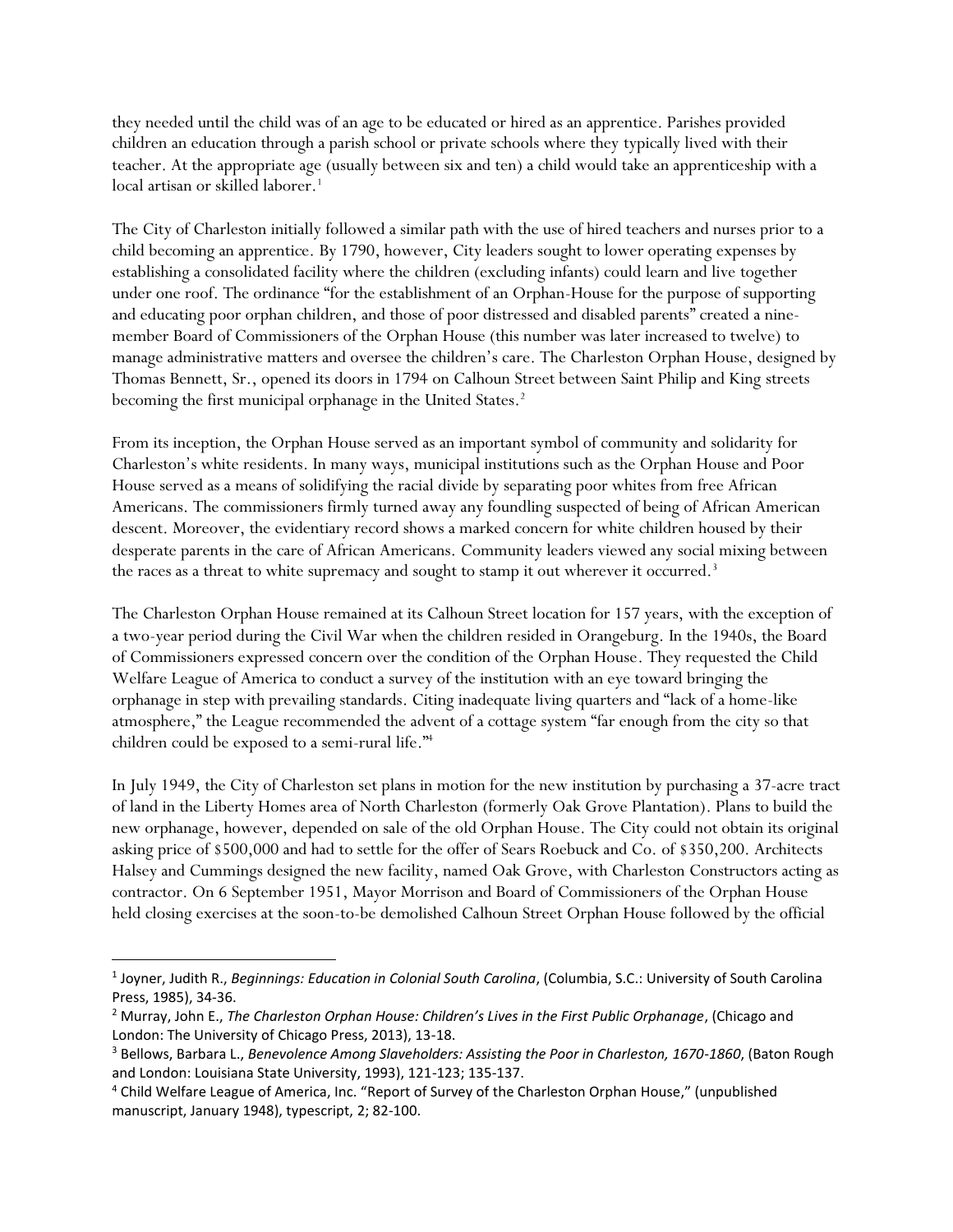dedication of the Oak Grove home. The City of Charleston relinquished its authority over Oak Grove in 1978 to the private, non-profit Carolina Youth Development Center.<sup>5</sup>

## **Scope and Content Note**

The collection consists of two separate series based on the type of material. The first series contains correspondence arranged chronologically. The second series contains reports and publications arranged alphabetically. The City transferred the majority of its Orphan House Records to the Charleston County Public Library in 2002 to facilitate research. The material in this collection is that which the City retained as it contained correspondence between City Council and the Commissioners of the Orphan House or was a report presented to City Council. Subjects of mention include building improvements, expenses, food supply, requests for the admission of children, and race-related issues.

## **Related Material**

Butler, Nic. *Records: Commissioners of the Orphan House, 1790-1959*. [Charleston, S.C.: s.n., 2013]. Charleston County Public Library: The Charleston Archive. Retrieved [https://www.ccpl.org/finding-aids](https://www.ccpl.org/finding-aids-charleston-archive)[charleston-archive.](https://www.ccpl.org/finding-aids-charleston-archive)

Charleston Orphan House and Oak Grove Resident Files, *ca.* 1911-1969. City of Charleston Records Center. [Charleston, S.C.]. Please note that access to these files is restricted until the records reach seventy-five years of age.

### **Folder List**

 $\overline{a}$ 

**Box Folder** *Correspondence, 1800-1920* 1 1 Charleston Orphan House Correspondence, 1800-1816: correspondence re: grounds improvements, orphan admission requests, anniversary celebration 2 Charleston Orphan House Correspondence, 1817-1820: correspondence re: building and grounds improvements

<sup>5</sup> "Statement in Re: Sale of Charleston Orphan House Property, 160 Calhoun Street, and Construction of New Orphan House as of February 18, 1852," (unpublished manuscript, n.d.), typescript. Cauthen, Jennings, "Realty Exchange Reports No Bids For Charleston Orphan House Land," *The Charleston Evening Post* (Charleston, South Carolina), 20 October 1949: 2. "Ancient City Orphan House to be Closed at Ceremony Today," *Charleston News and Courier* (Charleston, South Carolina), 6 September 1951: 12.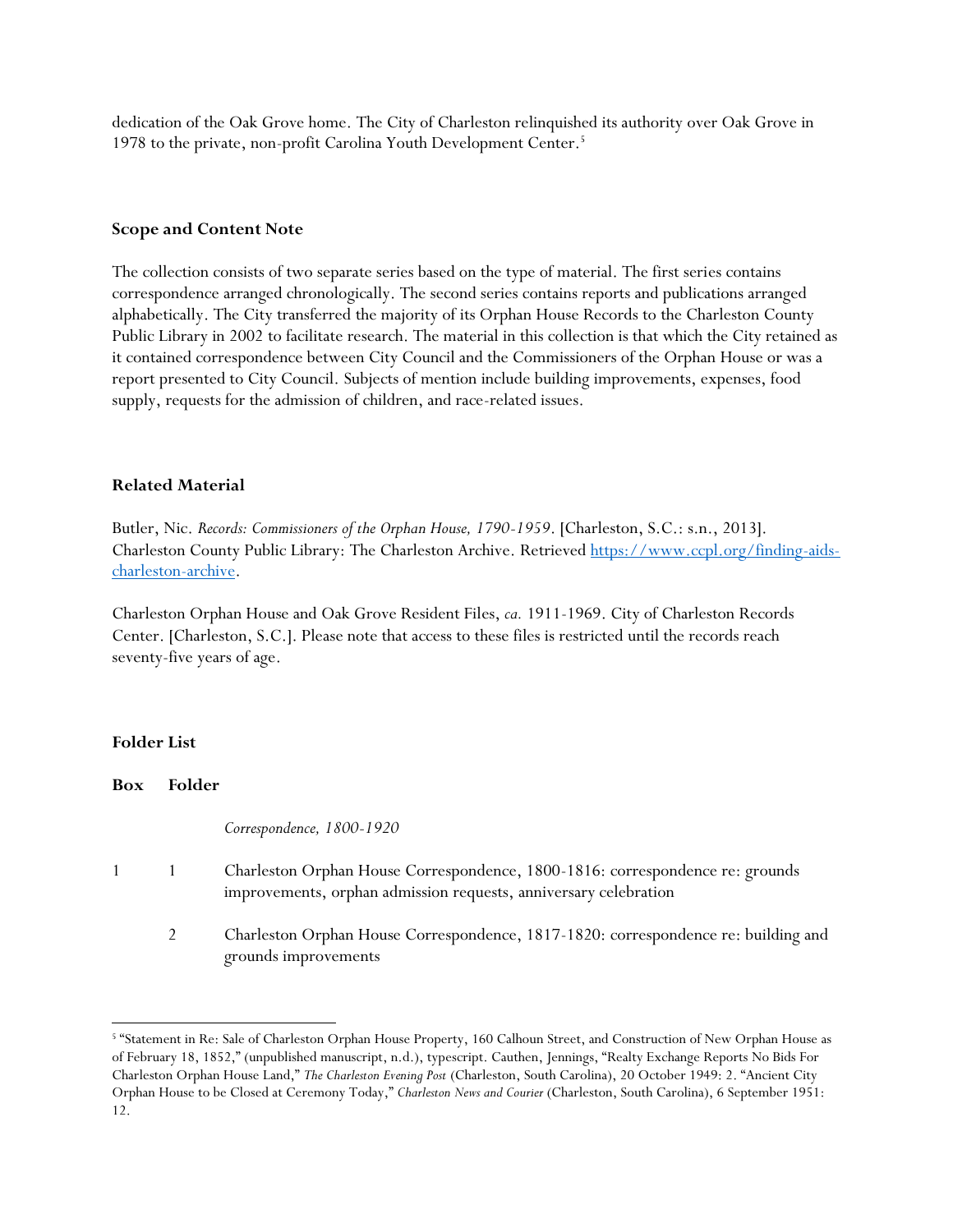# **Box Folder**

| $\mathbf{1}$   | 3              | Charleston Orphan House Correspondence, 1821-1824: correspondence re: building<br>improvements, City Bake House, personnel                                                      |
|----------------|----------------|---------------------------------------------------------------------------------------------------------------------------------------------------------------------------------|
|                | $\overline{4}$ | Charleston Orphan House Correspondence, 1825-1829: correspondence re: bread supply,<br>orphan admission requests, grounds improvements                                          |
|                | 5              | Charleston Orphan House Correspondence, 1830-1832: correspondence re: repair of<br>baths, orphan admission requests, bread supply                                               |
|                | 6              | Charleston Orphan House Correspondence, 1833-1837: correspondence re: staff salaries,<br>age limit of children, orphan admission request, supplies                              |
|                | 7              | Charleston Orphan House Correspondence, 1838-1839: correspondence re: grounds<br>improvements, High School of Charleston, removal of child to the Poor House                    |
|                | $\,$ $\,$      | Charleston Orphan House Correspondence, 1840-1849: correspondence re: Orphan<br>House fund, education                                                                           |
|                | 9              | Charleston Orphan House Correspondence, 1850-1859: correspondence re: Charleston<br>High School, African American infant, staff salaries, property sale, contracts              |
|                | 10             | Charleston Orphan House Correspondence, 1860-1865: correspondence re: property<br>donation, staff salaries, orphan admission request                                            |
|                | $11$           | Charleston Orphan House Correspondence, 1866-1869: correspondence re: equipment,<br>staff salaries, orphan admission request, disabled orphan                                   |
|                | 12             | Charleston Orphan House Correspondence, 1871-1875: correspondence re: orphan<br>admission requests, request of German Church to use Orphan House drain, Dr. William<br>H. Huger |
|                | 13             | Charleston Orphan House Correspondence, 1876-1879: correspondence re: orphan<br>admission requests, building repairs                                                            |
|                | 14             | Charleston Orphan House Correspondence, 1880-1889: correspondence re: budget,<br>orphan admission requests                                                                      |
|                | 15             | Charleston Orphan House Correspondence, 1890-1920: correspondence re: Dr. T.<br><b>Grange Simons</b>                                                                            |
| $\overline{2}$ | $OS-1$         | Charleston Orphan House Correspondence, Oversized, 1800-1809: papers re: donations,<br>Orphan House wall, rations, cultivation of garden                                        |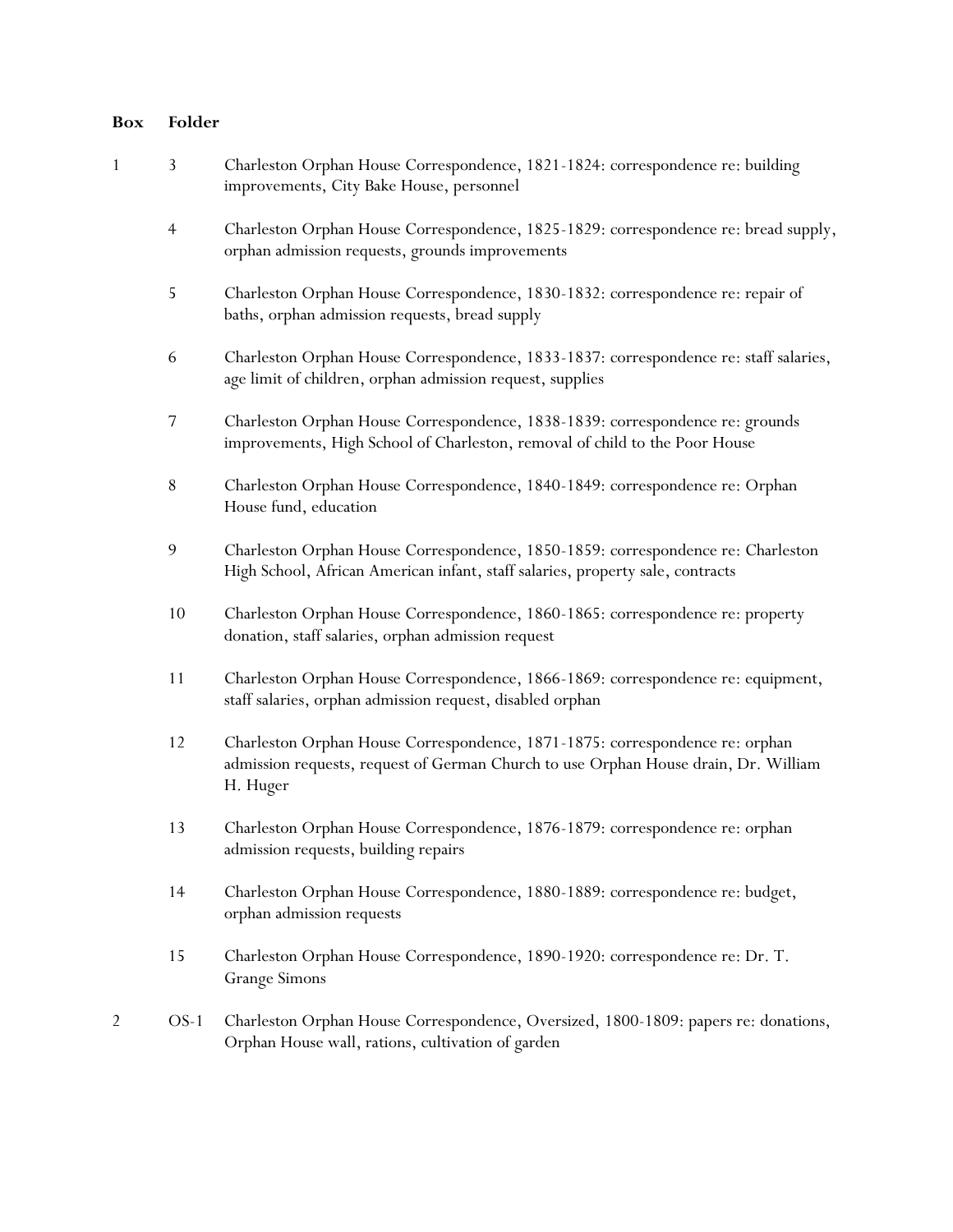# **Box Folder**

| $\overline{c}$ | $OS-2$    | Charleston Orphan House Correspondence, Oversized, 1810-1815: papers re: grounds<br>improvements, slave sale and purchase, food quality, education, South Carolina College,<br><b>Charles Kempmier</b> |
|----------------|-----------|--------------------------------------------------------------------------------------------------------------------------------------------------------------------------------------------------------|
|                | $OS-3$    | Charleston Orphan House Correspondence, Oversized, 1816-1819: papers re: equipment<br>purchase, slave purchase, orphaned infant, building repairs, grounds improvements                                |
|                | $OS-4$    | Charleston Orphan House Correspondence, Oversized, 1820-1825: papers re: bath<br>installation, marble tablet for chapel, hospital schoolhouse, orphaned infant                                         |
|                | $OS-5$    | Charleston Orphan House Correspondence, Oversized, 1826-1829: papers re: expenses,<br>food quality, personnel                                                                                          |
|                | OS-6      | Charleston Orphan House Correspondence, Oversized, 1830-1832: papers re: slave sales,<br>expenses, slave labor, building repairs, food quality                                                         |
|                | $OS-7$    | Charleston Orphan House Correspondence, Oversized, 1833-1837: papers re: expenses,<br>removal of white child from the care of an African American woman                                                |
|                | $OS-8$    | Charleston Orphan House Correspondence, Oversized, 1838-1839: papers re: building<br>repairs, orphan admission requests, expenses, financial irregularities                                            |
|                | OS-9      | Charleston Orphan House Correspondence, Oversized, 1840-1849: papers re: expenses,<br>orphan admission requests, fireplaces and use of coal                                                            |
|                |           | OS-10 Charleston Orphan House Correspondence, Oversized, 1850-1859: papers re:<br>apprenticeships, personnel, building repairs, statue                                                                 |
|                | OS-11     | Charleston Orphan House Correspondence, Oversized, 1860-1888: papers re: infant<br>abandoned at church house of African American family                                                                |
|                |           | Reports and Publications, 1848-1967                                                                                                                                                                    |
| $\mathbf{1}$   | 16        | By-Laws of the Charleston Orphan House, 1861                                                                                                                                                           |
|                | 17        | Charleston Orphan House Commissioners' Annual Report, 1881 (2 copies)                                                                                                                                  |
|                | 18        | Charleston Orphan House Commissioners' Annual Report, 1883                                                                                                                                             |
|                | $19 - 21$ | Charleston Orphan House Commissioners' Annual Reports, 1886-1888                                                                                                                                       |

22-24 Charleston Orphan House Commissioners' Annual Reports, 1894-1896